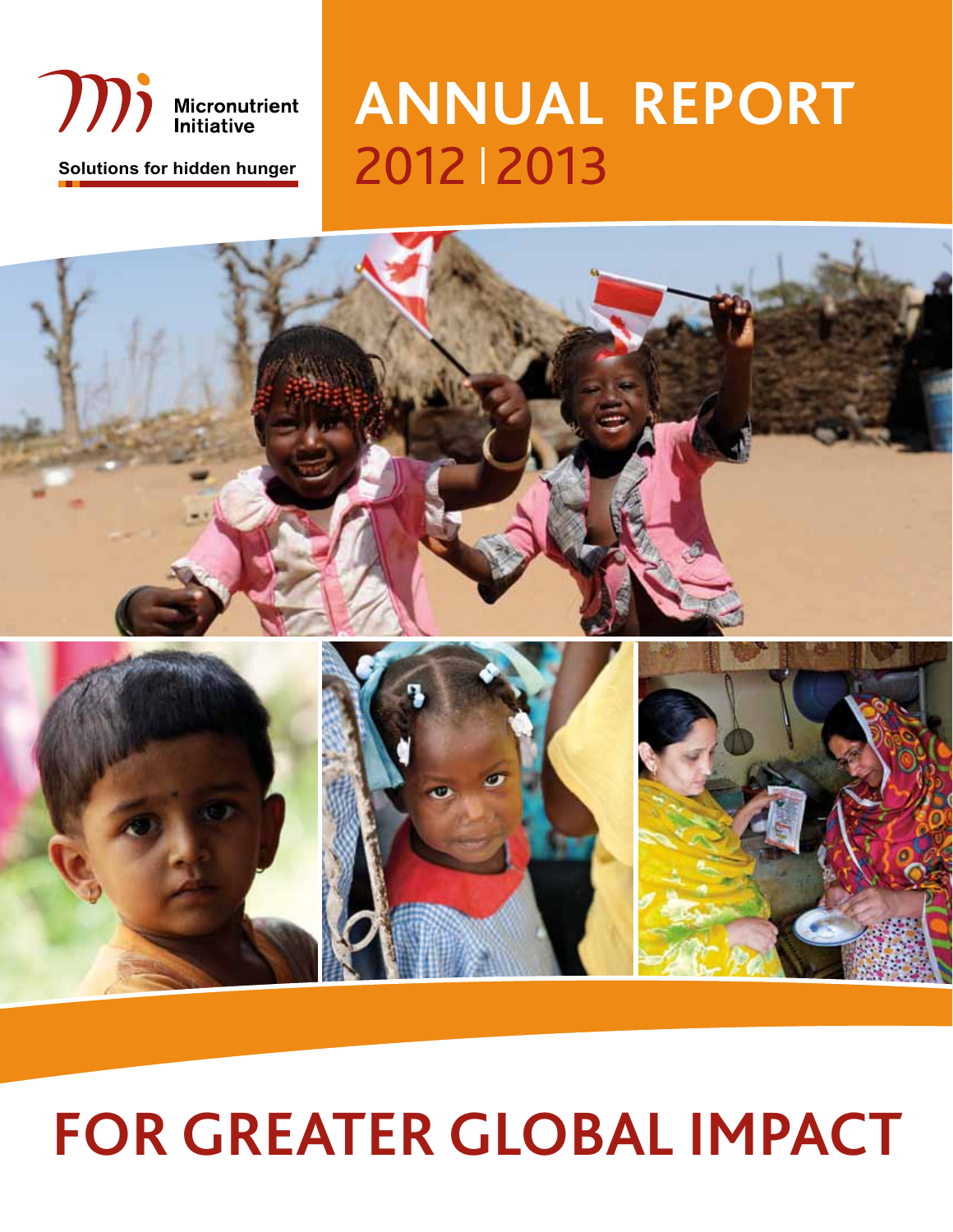## **Message from the MI President and Chairperson**



#### Message from the Chairperson I ROBERT MOORE

#### Dear MI friends,

2013 has been another high impact year for the Micronutrient Initiative (MI) – with hundreds of millions of people around the globe reached by MI's initiatives. It is a privilege to chair the Board of an organization with that level of ambition, scope for impact, and measurable results.

When I served on the Kiwanis International Board, I was privileged to be on the committee that selected the elimination of Iodine Deficiency Disorders as a Kiwanis project and then raised \$110 million towards that goal. It was a simple idea to add a micronutrient that costs pennies per person into a staple product. This project provided me with a front row seat on the scale up of one of the world's most successful global health interventions. Today, more than 70 percent of the world's salt is iodized and in large part that success is thanks to MI.

Now MI applies that philosophy – scale up of inexpensive micronutrients to create massive impact – across the life cycle through a variety of programs: from child survival initiatives, like vitamin A supplementation, to iron and folic acid supplements for pregnant women. The combination of impactful solutions, a committed global staff and engaged local partners has ensured MI remains one of the world's most effective organizations. In these pages you will see why.

A great contributor to MI's success has been long time MI President Venkatesh Mannar, who is transitioning out of his role in early 2014. Under Venkatesh's leadership, MI has built a solid foundation of accomplishments. We thank him for his commitment, his legacy and a future that I am sure will be filled with new opportunities to advance nutrition. As MI moves forward, under the leadership of new President Joel Spicer, I have no doubt that MI will build upwards from that foundation and towards new heights and global impact.

### MESSAGE FROM THE PRESIDENT I Venkatesh Mannar



Photo credit: Sgt Ronald Duchesne, Rideau Hall ©Her Majesty The Queen in Right of Canada represented by the Office of the Secretary to the Governor General (2013)

MI has accomplished much to be proud of during our 21st year. Being guided by our Strategic Plan's four key areas – child survival; child health, growth and development; women's and newborn survival and health; global impact – we are working to continue our global reputation as a leader in micronutrient programming. A reputation built on being rigorous, accountable, measurable and practical. We are looking to the future to seek out innovative ways to continue to drive change and positively impact the lives of children and their families.

MI has worked strategically with the development sector and national governments to realize our mission. Additionally, we have always looked for opportunities to engage with the private sector to help reduce the footprint of undernutrition. MI's work in salt iodization is the best example of our longstanding commitment in supporting and working successfully with small to medium size businesses, driving change for the better for those involved in small-scale enterprises, including women. Our private sector partnership was key to building sustainability in our salt iodization projects. From this model, we know that we can branch our private sector capabilities and relationships into our other areas of responsibility to help create a more comprehensible, transparent and equitable environment for working with the private sector to reach the hardest to reach.

I am proud of the work that we have accomplished in the past 20 years but I am thrilled about the possibility for achievement in the next 20 years.

Thank you for your interest in our work and in micronutrients. We will continue to pursue our goals, which align with Canada's leadership in nutrition and women and children's health. We will continue to work with key partners as well as seek innovative models to work with new partners in new sectors.

Thank you to all of our partners who collaborate and support us to reach the unreachable. The problem of micronutrient deficiencies remains a global health challenge. It is everyone's problem. It is everyone's responsibility. MI has the solutions. We will build on our successes.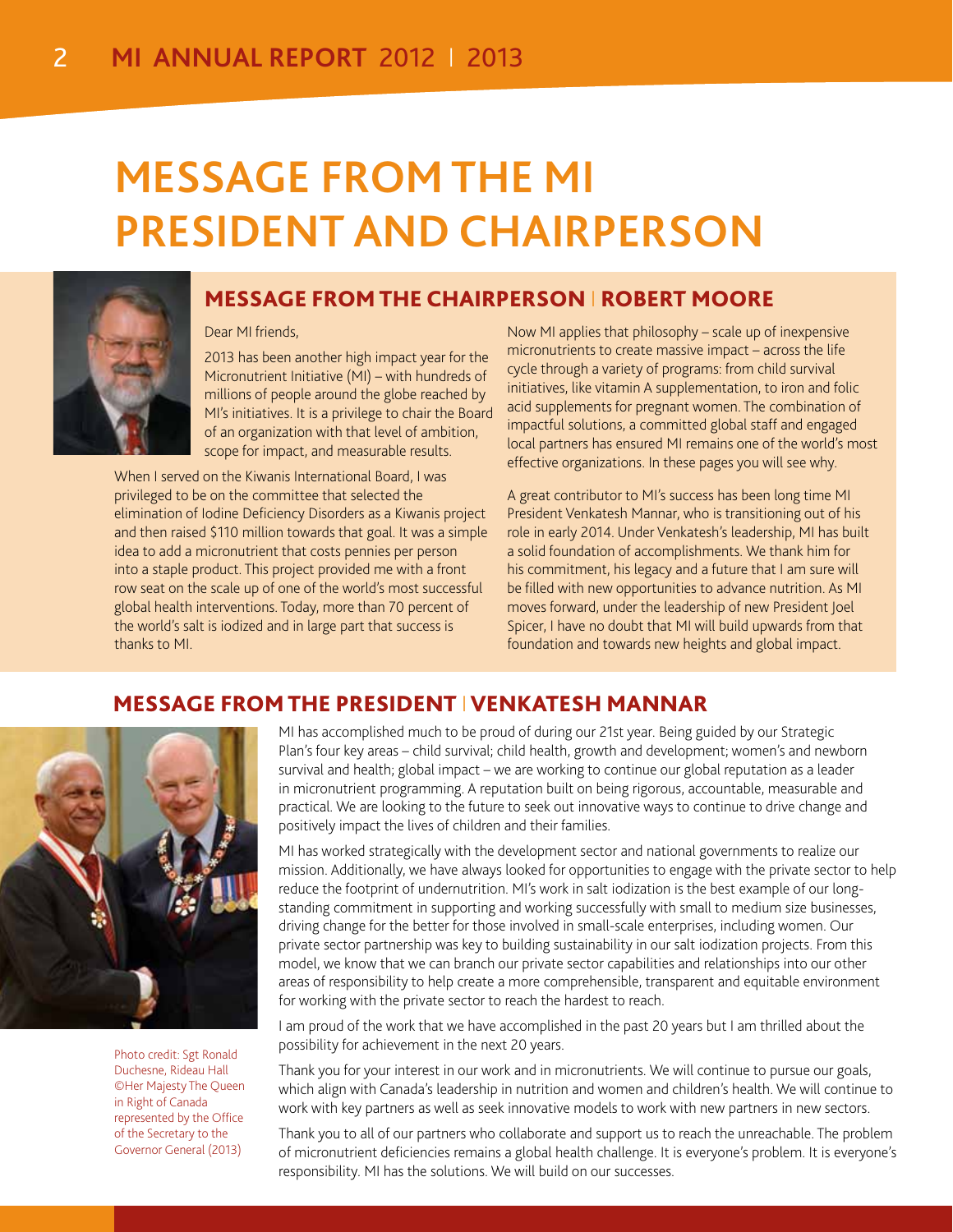## **CANADA DELIVERS RESULTS**

### Canada continues leadership in global nutrition



Our commitment as a global leader in advancing sustainable solutions to reduce micronutrient deficiencies includes raising Canadian awareness and understanding of this critical global health challenge, as well as how our work is helping to solve the problem through support from the Government of Canada and other key stakeholders around the world.

This past year, we hosted many events for our Canadian outreach efforts. We welcomed esteemed child health researcher Dr. Robert Black for a panel discussion on *Micronutrients and Global Child Survival*. We enjoyed *Out of the Cold and into the SUN*, which we co-hosted with the National Arts Centre, where families listened to world music while learning about Canada's work to eradicate global malnutrition during International Development Week. In the spring, we ran and cheered our hearts out during our second-annual *Run for the Runs*, raising awareness about the devastating effects of diarrhoeal illness on the world's children and the simple way it can be treated with zinc and oral rehydration salts (ORS).

Our partnership with the Canadian Coalition for Nutrition – World Vision Canada, Plan Canada, Save the Children Canada, UNICEF Canada and RESULTS Canada – saw us share our stories about how Canadian support for development is changing the world for the better, at the "Canadians Deliver on Maternal, Newborn and Child Health" event on Parliament Hill. Audience members included parliamentarians who reinforced their commitment to Canadian programming in global maternal, newborn and child health. MI's own Director for the Sahel, Banda Ndiaye, was a guest presenter. Banda expressed appreciation to all Canadians during his thought provoking account of how the people of Senegal benefit from development investments.

As part of recognizing Canada's commitment to nutrition, we also showcased Canadian Leaders in Nutrition in the lead-up to the June 2013 *Nutrition For Growth Summit* in London. Highlighting Canadians who make significant contributions to global nutrition issues inspires awareness of why continued support by the Government of Canada and other donors is needed to deliver on life-saving global health initiatives, such as micronutrient programming.

We also partnered with the Canadian Network for Maternal, Neonatal and Child Health (CAN-MNCH) to ensure we work better to close health gaps in countries with multiple Canadian-based projects, and to raise awareness of our collective programming.

Behind our results, there are more amazing stories, including on-the-ground experiences from MI's Marion Roche, who blogs in the *Huffington Post* about her Grand Challenges Canada-funded Guatemala diarrhoea project. We continue to share our collective MI opinion on development through the *Ottawa Citizen's Aid and Development* blog, as well as create conversations and share micronutrients, nutrition and development information on our Twitter account and through our Facebook page. Of course, all of this activity will be anchored in our redeveloped website, to be launched in 2014.

MI's presence with international stakeholders and global development partners was expressed during world conferences and events. We continued to talk about the great need that still exists for millions of people, especially women and children, as well as the battle to put micronutrients and nutrition on the agenda, everywhere – to keep the momentum going to create change on the ground and improve the lives of the world's most vulnerable.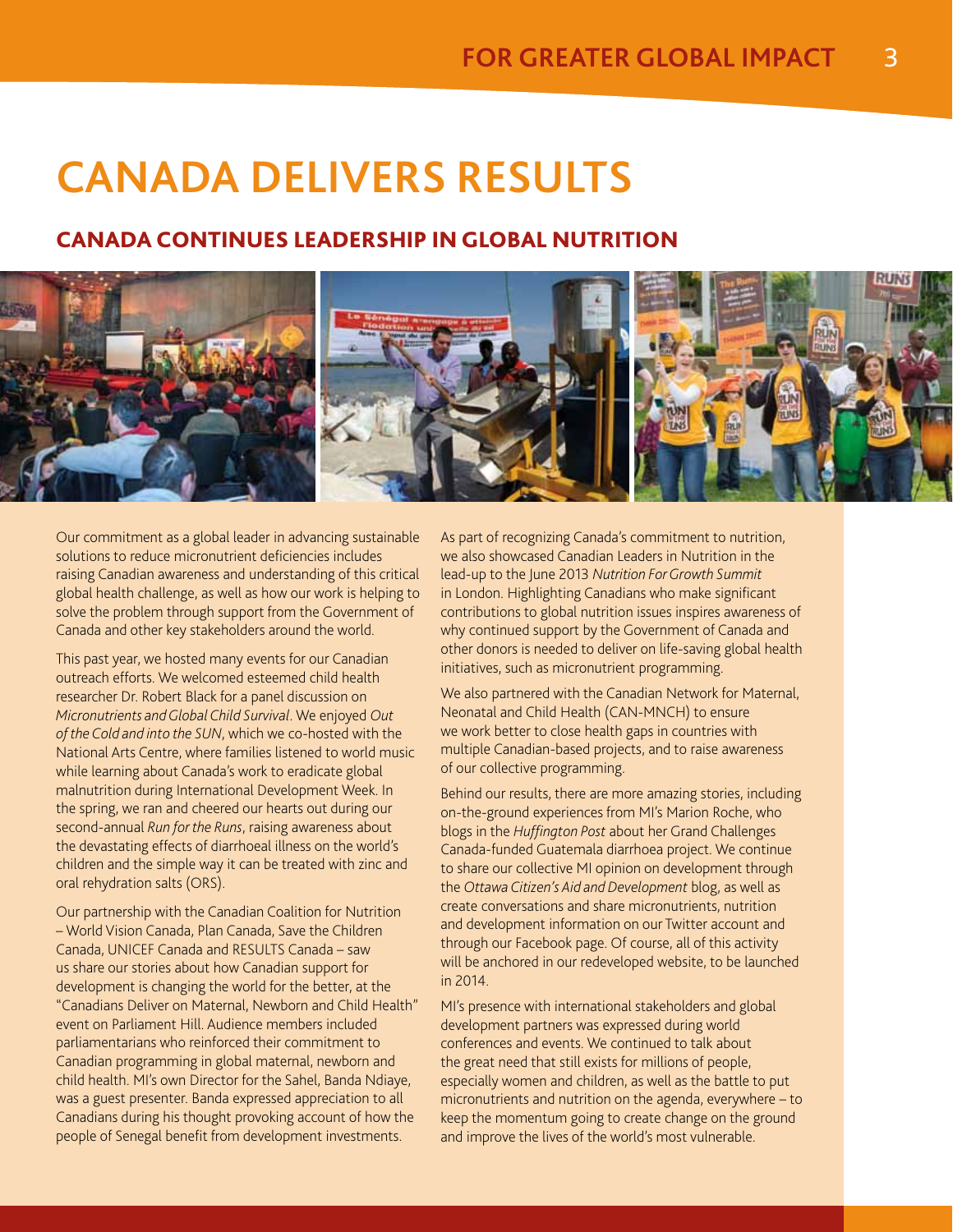## **having IMPACT AROUNDTHE WORLD**

At MI, we focus our efforts on activities that achieve the greatest possible impact on child survival; on child health, growth and development; and on women's and newborns survival and health.

We believe that a continuum of care is needed to achieve sustainable improvements in health and nutrition and meet our vision of a world free of hidden hunger, so we take a cross-sectoral approach to programming to maximize the effectiveness of our program delivery. Here are some examples of the programmatic principles and approaches we follow.

**Micronutrients contribute to lower childhood mortality, are critical for healthy child growth and development, and essential for adults to reach their**  full potential. Our work this year expanded beyond our

'essential micronutrient five' of vitamin A, iodine, iron, folate and zinc, to include new work in calcium to improve pregnancy outcomes. We concentrate our efforts on programs that increase the intake of these micronutrients by the world's most vulnerable women and children.

#### **Each dose of vitamin A provides a significant boost to the immune system of a young child, significantly reducing the chances of death before the age of 5 years.**

In 2012, we made substantial investments not only to improve and maintain high twice-annual vitamin A supplement (VAS) coverage for preschool children, but also to ensure that VAS distribution is better integrated into national health systems of countries. In Africa, we saw a fourfold improvement over 2011 in routine delivery of VAS doses through health systems, as well as major progress towards our 2015-16 target.

**Zinc saves lives.** Every day, diarrhoeal disease kills approximately 2,000 children – three quarters of a million every year. Access to the combination of zinc supplements and oral rehydration salts (ORS) to treat diarrhoeal disease has the potential to save the lives of children around the world. In 2012, through the financial investments from the Government of Canada, Teck and other generous donors, MI helped to treat diarrhoea in 5.2 million children under the age of 5 with zinc and ORS.

## GUATEMALA

Guatemala's Ministry of Health has scaled up the supply of zinc supplements for diarrhoea treatment. Supported by Grand Challenges Canada, MI and the research institute CeSSIAM are taking a market-driven approach to increasing zinc use by testing different ways of packaging zinc with ORS to appeal more to both caregivers and health workers. The new packaging has proven highly acceptable, offering greater scope for program success.



## KENYA

In Kenya, we are working to improve the demand for and quality of antenatal, delivery and postnatal care services to support the Government of Kenya's commitment to improved health care for women and children. Our project in rural Kenya has already established over 50 community units, and aims to encourage earlier antenatal care, improve availability of essential supplies, and to improve the quality of care through training.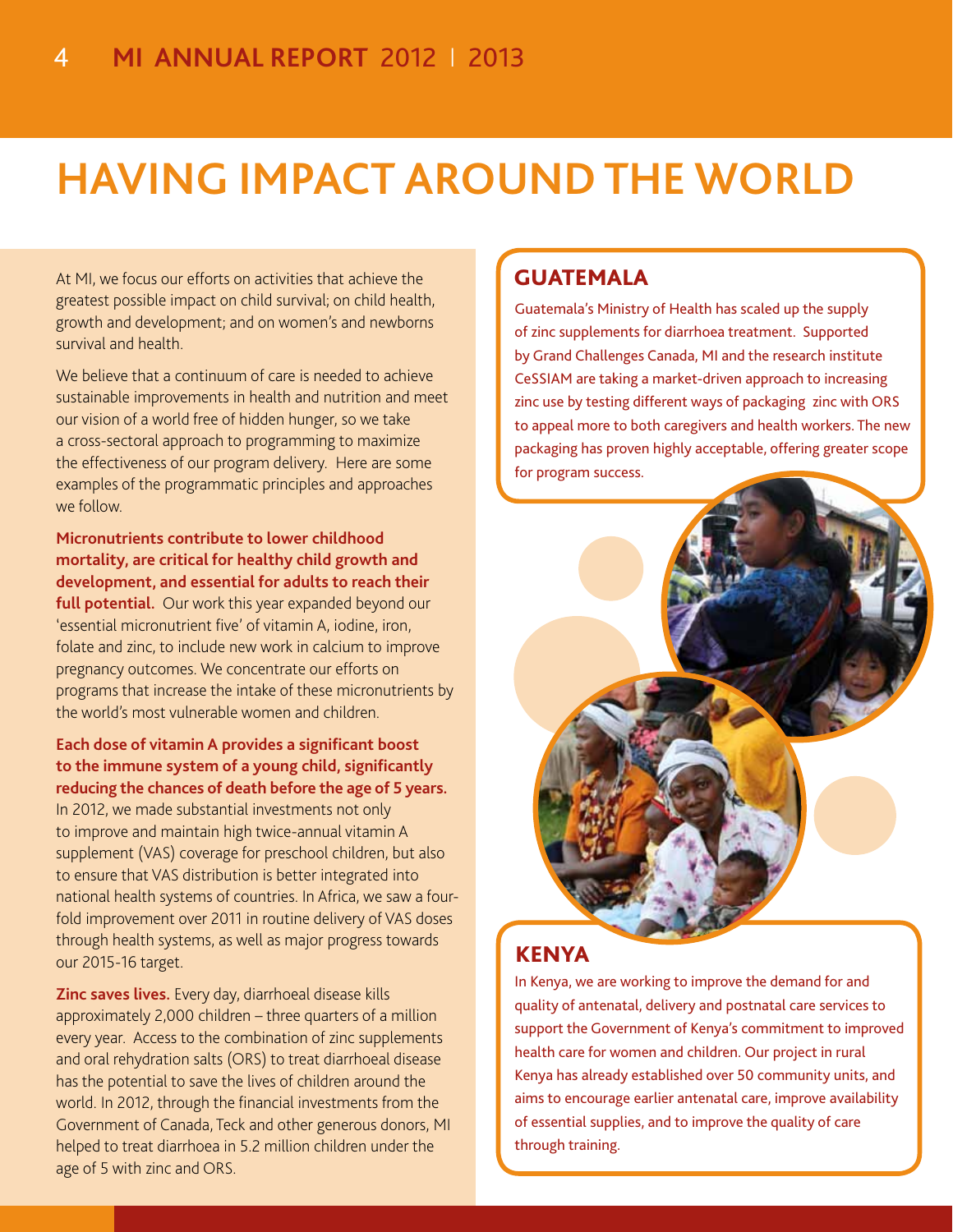### INDIA

Both good nutrition and early learning opportunities are necessary for the best outcome in child development, but little research exists on the impact of combining these two essential components for improving the lives of the world's most vulnerable children. In India, we are working with the National Institute of Nutrition, University of Maryland, Johns Hopkins University, and the Mathile Institute for the Advancement of Human Nutrition on a study comparing the effect of providing necessary micronutrients through multiple micronutrient powders (MNP) with an early learning intervention versus 'stand alone' interventions – either MNP or early learning. The results will provide much needed evidence on how best to invest to help children reach their full potential.

## **MI IN FOCUS**

## ETHIOPIA

In Ethiopia, with support from Canada and UNICEF, we worked with the Ministry of Health to improve both the micronutrient content and the availability of complementary foods provided to young children, and to train health staff and volunteers to counsel caregivers on infant and young child feeding.

**MI works to scale up appropriate micronutrient programming throughout the life cycle, with a focus on the 1000 days: from conception to two years of age.** Working with country governments and key stakeholders, we integrate our micronutrient interventions across the continuum of care – with special efforts to improve community involvement in program outreach – so as to reduce mortality rates, improve lives and effectively reach the hardest to reach. We work on nutrition interventions for children and women throughout their lives, with a special focus during and after pregnancy and on the first two years of life. Throughout we seek to advance not just coverage, but also appropriate consumption of critical micronutrients by those women and children who are most at risk.

**Fortifying the salt that people normally consume with iodine provides health benefits that improve millions of lives around the world and helps economic growth.** Iodine is an essential nutrient for brain function and development, as well as metabolism and growth. MI is a leader in working with small scale local salt processors on simple and easy iodization techniques so that their customers get to consume salt that is adequately iodized. In 2012, we helped iodize 1.14 million metric tonnes of salt, enough for 297 million additional people.

**We are working with governments and other partners to save and improve lives through timely and better care that includes providing micronutrients interventions.** We are working in several countries to increase demand for and quality of antenatal care so as to improve timely access to effective micronutrient interventions. And we are working to improve micronutrient intake as part of promoting good infant and young child feeding practices, including early and exclusive breastfeeding, to ensure that growing children get essential nutrition at the right time.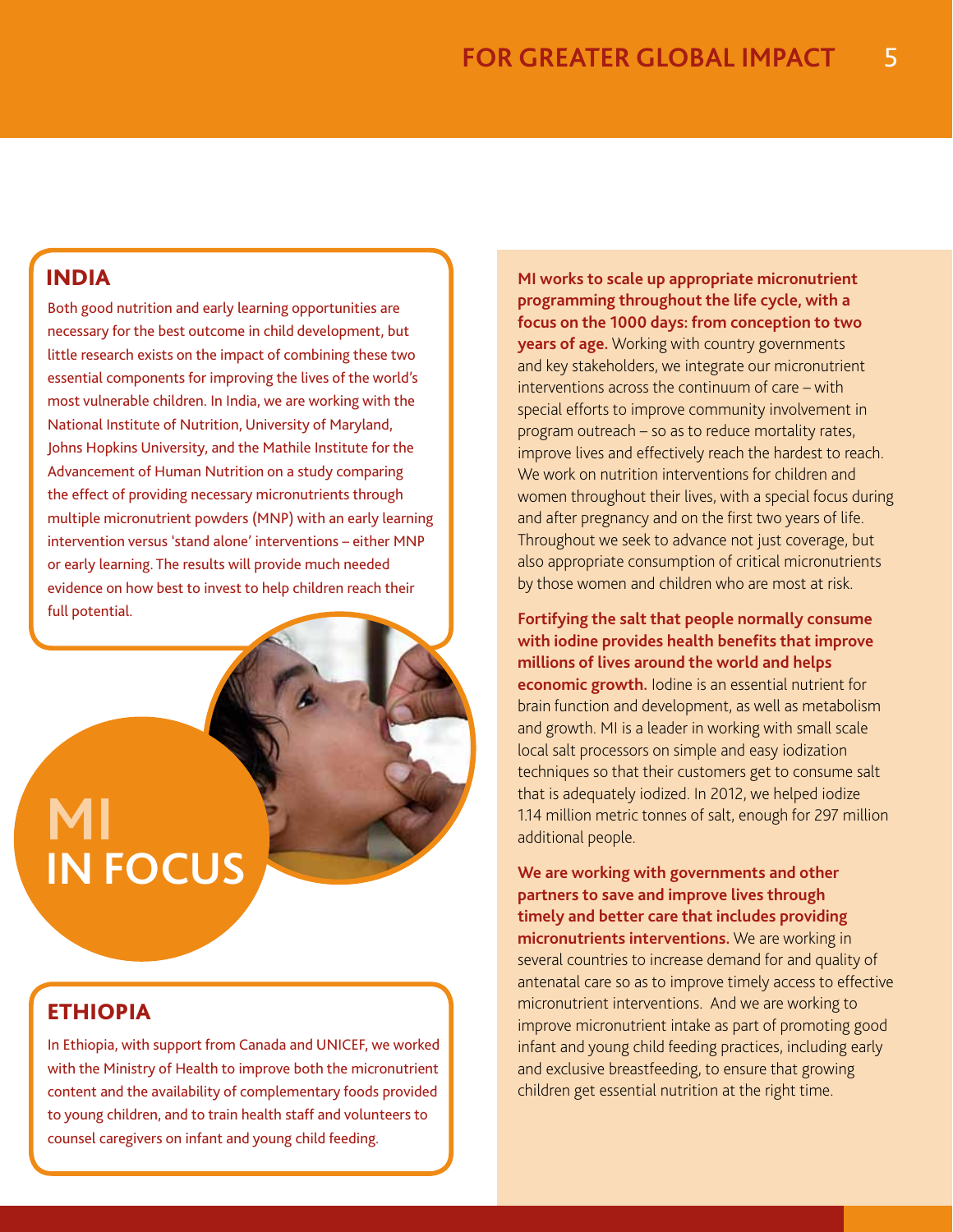## **SUMMARIZED financial STATEMENTS**

## **SUMMARIZED STATEMENT OF NET ASSETS AS AT MARCH 31, 2013**

(expressed in U.S. dollars)

|                                          | <b>MARCH 31, 2013</b> | <b>MARCH 31, 2012</b> | <b>APRIL 1, 2011</b> |
|------------------------------------------|-----------------------|-----------------------|----------------------|
| <b>ASSETS</b>                            | Ş                     | Ş                     | Ş                    |
| <b>Current assets</b>                    |                       |                       |                      |
| Cash                                     | 35,824,780            | 35,331,814            | 25,377,787           |
| Short-term investments                   |                       | 9,966,988             | 11,308,061           |
| Amounts receivable                       | 1,315,397             | 460,983               | 567,176              |
| Prepaid expenses                         | 675,786               | 451,586               | 454,000              |
|                                          | 37,815,963            | 46,211,371            | 37,707,024           |
| <b>Capital assets</b>                    | 665,556               | 775,613               | 674,216              |
|                                          | 38,481,519            | 46,986,984            | 38,381,240           |
| <b>LIABILITIES</b>                       |                       |                       |                      |
| <b>Current liabilities</b>               |                       |                       |                      |
| Accounts payable and accrued liabilities | 2,105,583             | 1,266,338             | 1,083,716            |
| Deferred project contracts               | 27,814,008            | 37,400,132            | 28,938,076           |
|                                          | 29,919,591            | 38,666,470            | 30,021,792           |
| Lease inducement                         | 129,431               | 168,112               | 184,003              |
|                                          | 30,049,022            | 38,834,582            | 30,205,795           |
| <b>Net assets</b>                        | 8,432,497             | 8,152,402             | 8,175,445            |

### **program expenses by region (\$43.9 MILLION)**



## **TOTAL EXPENSES**

**(\$47.5 MILLION)**



|      | Vitamin A procurement and interventions | 19.8 million |
|------|-----------------------------------------|--------------|
| h.   | Iron                                    | 3.6 million  |
|      | l lodine                                | 5.8 million  |
|      | $\blacksquare$ 7 $\blacksquare$         | 8.7 million  |
|      | $\Box$ Acute malnutrition               | 1.6 million  |
|      | Community-based MNCH                    | 2.4 million  |
| a sa | Management & administration             | 3.6 million  |
|      | $\Box$ Other interventions              | 2.0 million  |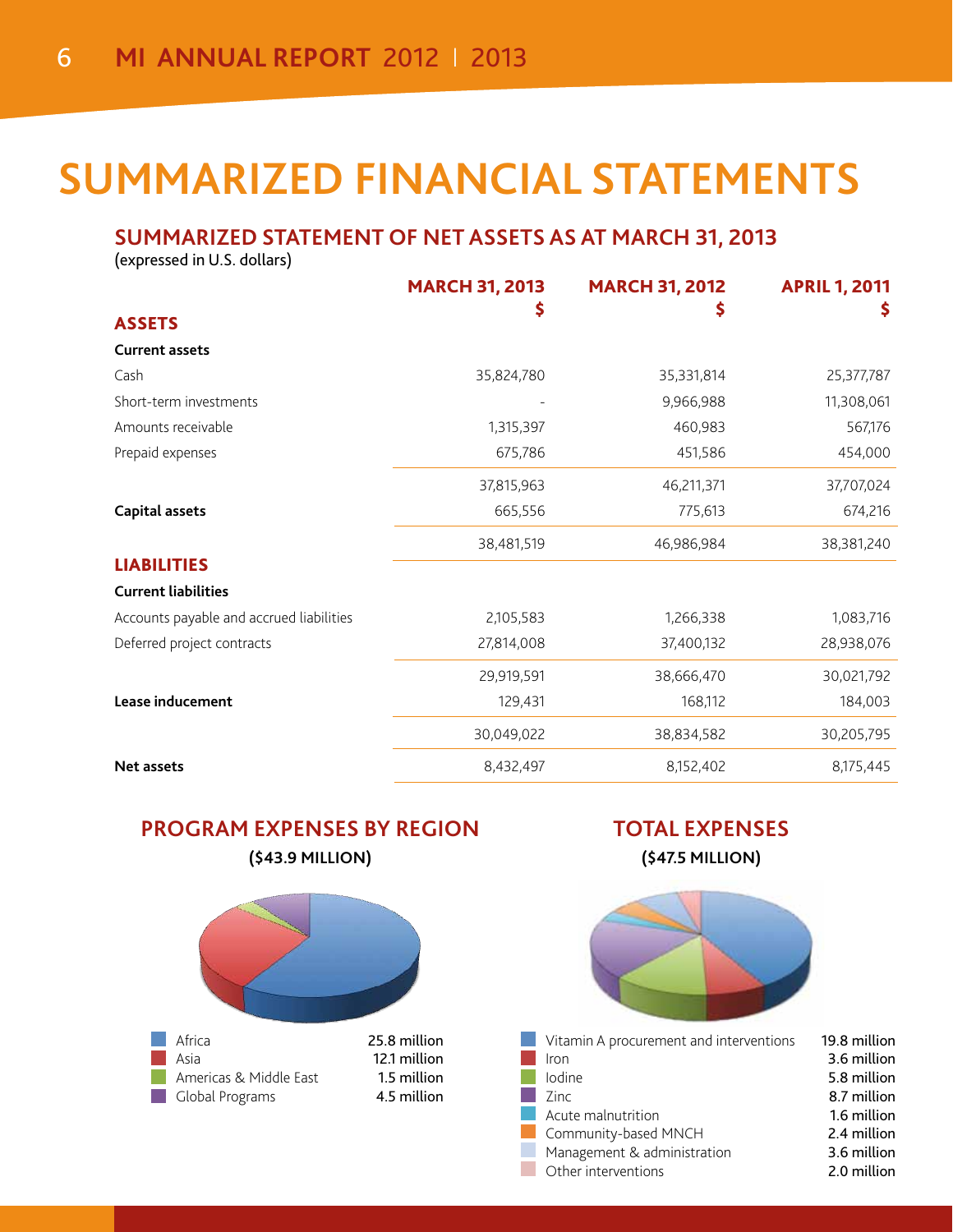## **SUMMARIZED STATEMENT OF ACTIVITIES AND CHANGES IN NET ASSETS FOR THE YEAR ENDED MARCH 31, 2013**

(expressed in U.S. dollars)

|                                | 2013       | 2012       |
|--------------------------------|------------|------------|
| <b>REVENUES</b>                | Ş          | S          |
| Contracts                      | 47,421,374 | 41,078,605 |
| Other income                   | 505,360    | 226,847    |
|                                | 47,926,734 | 41,305,452 |
| <b>EXPENSES</b>                |            |            |
| Program activities             | 43,902,495 | 37,705,366 |
| Management and administration  | 3,599,061  | 3,398,520  |
|                                | 47,501,556 | 41,103,886 |
| Net revenue for the year       | 425,178    | 201,566    |
| Net assets - Beginning of year | 8,152,402  | 8,175,445  |
|                                | 8,577,580  | 8,377,011  |
| <b>Translation adjustment</b>  | (145,083)  | (224, 609) |
| Net assets - End of year       | 8,432,497  | 8,152,402  |

#### **SUMMARIZED STATEMENT OF CASH FLOWS FOR THE YEAR ENDED MARCH 31, 2013** (expressed in U.S. dollars)

|                                              | 2013<br>Ş   | 2012<br>Ş  |
|----------------------------------------------|-------------|------------|
| Cash flows from (used in)                    |             |            |
| <b>Operating activities</b>                  |             |            |
| Net revenue for the year                     | 425,178     | 201,566    |
| Items not affecting cash                     | 184,957     | 224,548    |
| Net change in non-cash working capital items | (9,283,352) | 9,603,389  |
|                                              | (8,673,217) | 10,029,503 |
| <b>Investing activities</b>                  | 9,784,071   | 682,298    |
| Effect of foreign exchange on cash           | (617,888)   | (757, 774) |
| Net change in cash for the year              | 492,966     | 9,954,027  |
| Cash - Beginning of year                     | 35,331,814  | 25,377,787 |
| Cash - End of year                           | 35,824,780  | 35,331,814 |

## FINANCIAL SUPPORTERS

**Our funding comes from a range of sources - from governments to foundations, the private sector to multilateral agencies. Investments in our programming helps us to extend the reach of our work around the world. Thank you for your support.**

| <b>Asian Development Bank</b>                                                                           |
|---------------------------------------------------------------------------------------------------------|
| <b>Bill and Melinda Gates Foundation</b>                                                                |
| <b>CDC</b> Foundation                                                                                   |
| Children's Investment Fund<br>Foundation (UK)                                                           |
| China National Salt Industry<br>Corporation                                                             |
| Dow Chemical Company Foundation                                                                         |
| <b>FHI 360</b>                                                                                          |
| Food and Agriculture Organization of<br>the United Nations                                              |
| <b>GAIN</b>                                                                                             |
| The Government of Canada through<br>the Department of Foreign Affairs,<br>Trade and Development (DFATD) |
| <b>Grand Challenges Canada</b>                                                                          |
| <b>Irish Aid</b>                                                                                        |
| Izumi Foundation                                                                                        |
| Mathile Institute for the Advancement<br>of Human Nutrition                                             |
| <b>McKing Consulting</b>                                                                                |
| Project Healthy Children                                                                                |
| Results for Development Institute                                                                       |
| Salt Institute                                                                                          |
| <b>Tech Awards</b>                                                                                      |
| Teck                                                                                                    |
| <b>UNICEF</b>                                                                                           |
| <b>US Fund for UNICEF</b>                                                                               |
| <b>World Bank</b>                                                                                       |
| World Food Programme                                                                                    |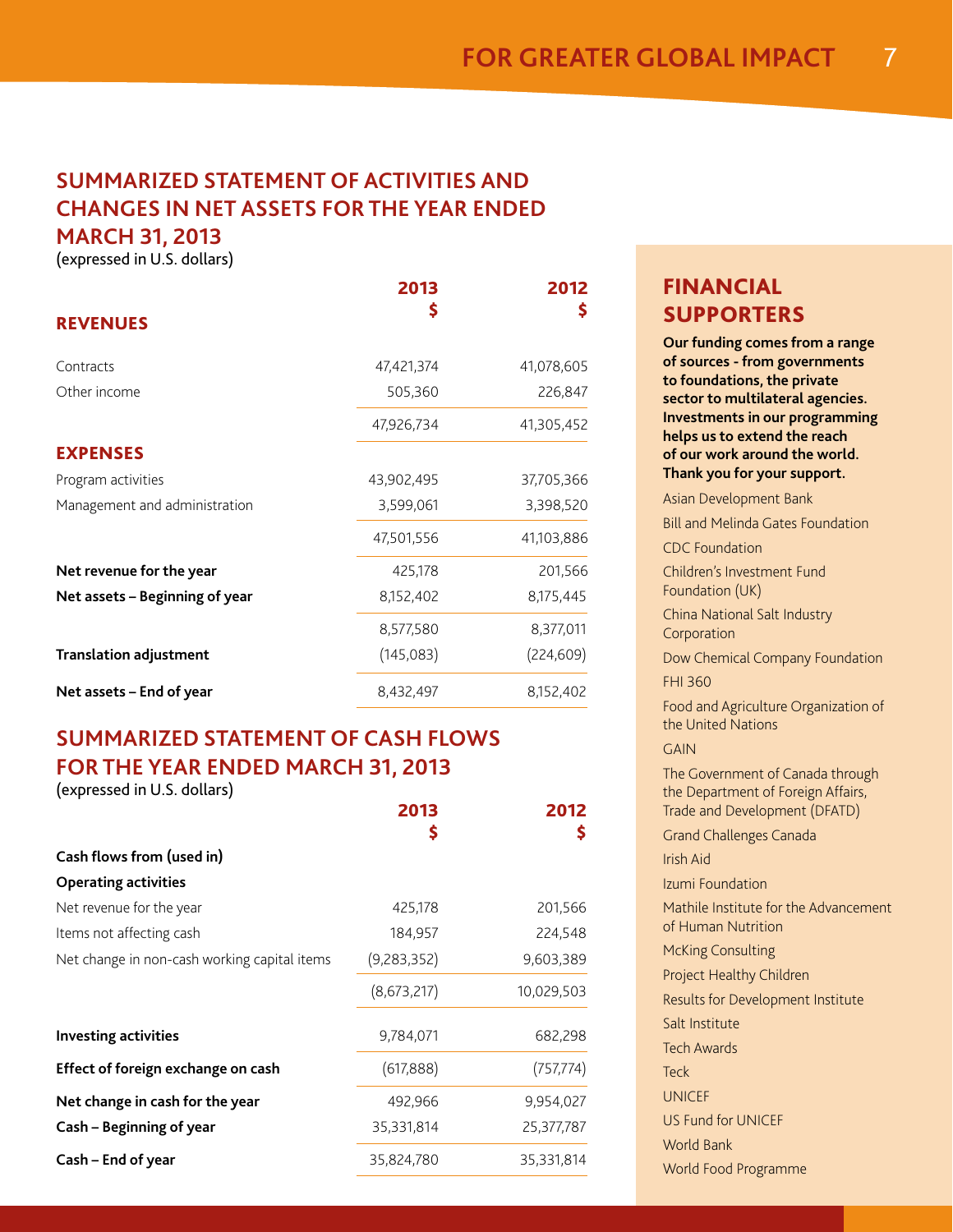## **Country Highlights**

## AFRICA

#### **Burkina Faso**

MI worked with the Government of Burkina Faso to scale up zinc treatment with funding from the Zinc Alliance for Child Health (ZACH). Launched in February 2013, ZACH targets 1.8 million diarrhoea episodes in children (6-59 months). The project is being implemented in all 63 districts with the objective of increasing the use of zinc and ORS from 0.4% to 30% by 2015. Complementing this, with support from the Government of Canada's Muskoka Initiative, MI is working to improve Infant and Young Child Feeding (IYCF) education for caregivers, and to reach more young children (6-23 months) with multiple micronutrient powders to supplement their local complementary foods. MI also helped to ensure that 36,000 children were treated appropriately for severe acute malnutrition.

#### **Ethiopia**

MI continued to ensure high vitamin A supplementation (VAS) coverage, reaching 9.3 million children (6-59 months) with two doses of life-saving vitamin A. MI also supported the federal Ministry of Health to manage a process of transition of vitamin A distribution from a campaign approach to distribution at routine contacts with health facilities in more than 3000 woredas. MI also continued its support for the government-led salt iodization program, reaching over 30 million people and protecting 900,000 newborns from iodine deficiency disorders. ZACH Ethiopia, launched in February 2013, started scaling up the use of zinc and ORS to treat diarrhoea across the country, with the goal of treating 6.5 million cases by 2015. MI's Community-based Maternal Newborn Health and Nutrition Project is a four-year demonstration project aimed at improving coverage and quality of maternal care and nutrition for women and newborns. In 2012, partnerships were formalized with national and community level stakeholders and we conducted a rapid assessment of maternal and newborn nutrition issues in the region.

#### **Kenya**

The Community-based Maternal and Newborn Health Project in Kakamega County aims to improve care and nutrition for women at risk during pregnancy and labour through a novel communityfacility linkage program. The project is called "Linda Afya Ya Mama Na Mtoto", which, in Swahili, means "Protecting the Health of Mothers and Children". The project aims to improve pregnancy and birth outcomes for 29,000 pregnant women and their newborns by increasing demand for level 2 and 3 health facilities for maternal and newborn health. This approach will utilize team-based and simulation training for emergency obstetric and newborn care, strengthen essential nutrition actions, and integrate community

health units and traditional birth attendants into the referral system. MI's ongoing VAS support in Kenya included the national supply of vitamin A capsules to the Ministry of Public Health and Sanitation and to key partners for VAS delivery through scheduled polio and measles campaigns, via outreach by health workers in low coverage areas and at health facilities.

#### **Niger**

Malnutrition of pregnant women is believed to be a serious problem in Niger, but there is only limited information available on their nutritional status and the contributing factors to the problem. Through support from the Government of Canada's Muskoka Initiative, MI is supporting the Government of Niger's commitment to strengthen maternal nutrition by implementing a research project in Zinder region. The project will identify the barriers and beliefs among pregnant women related to prenatal care and pregnancy outcomes, assess the quality of prenatal care services and the nutrition and health status of pregnant women, develop a plan to optimize program coverage and quality of prenatal care, with a focus on nutrition, and implement it as a demonstration project. The full project was designed in 2012, in partnership with Helen Keller International (HKI) and the University of California, Davis. MI continues to support VAS twice yearly to children under 5 years of age, donating capsules via UNICEF for delivery during immunization campaigns.

#### **Nigeria**

With support from Canada's Muskoka Initiative, MI is supporting Nigeria's Save One Million Lives campaign, which includes the scale up of zinc and ORS treatment for diarrhoeal disease and increasing VAS coverage. The campaign is part of the Coalition for Childhood Essential Medicines, which Nigeria's President Goodluck Jonathon is co-chairing with the Prime Minister of Norway. MI extended VAS coverage in partnership with UNICEF and the Government of Nigeria, with the goal of reaching an additional 19 million children.

#### **Senegal**

With MI support, the ZACH project is being scaled up in 58 health districts, with the goal of treating 3 million diarrhoeal episodes in children under the age of 59 months with life-saving zinc and ORS by the end of 2015. MI continued to support the integration of VAS into routine Expanded Program of Immunization and Growth Monitoring Promotion contacts in 30 health districts, as well as advocating for the inclusion of vitamin A targets for health district core indicators for a Performance Based Financing (PBF) project. MI is supporting the Ministry of Health to formulate and implement an operational plan for the Community-based Maternal and Newborn Health and Nutrition strategy of the National Reproductive Health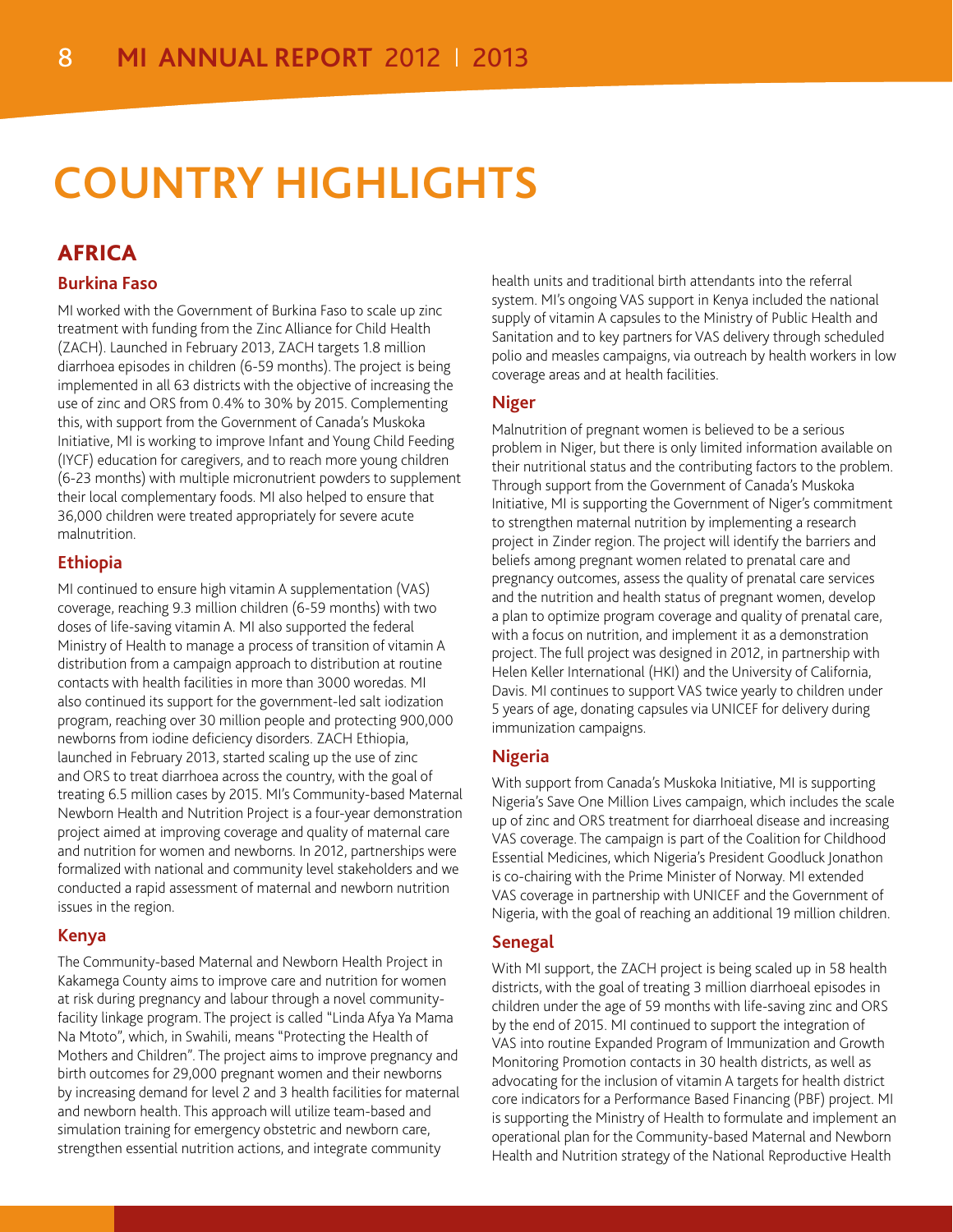Plan. In 2012, a task force group was formed to guide the project, and a situation assessment of maternal and newborn health interventions was carried out. This assessment will guide the design of an optimal package of services that will be implemented as a pilot project in Kolda region, which will reach 17,000 pregnant women and newborns. MI's track record as a trusted expert and technical partner in the country has enabled us – in partnership with WFP, the government, the salt industry, and other partners – to continue to support salt processors to produce adequately iodized salt and strengthen the enforcement of salt iodization.

#### **Republic of Sudan**

MI continued to work with WFP, the Sudanese government and the salt industry to support 18 major salt producers to provide adequately iodized salt in a sustainable manner, which is meeting the needs of more than 14.2 million people. This also ensured over 400,000 newborns were protected from iodine deficiency disorders by making the iodine status of mothers adequate.



#### LATIN AMERICA AND THE CARIBBEAN

#### **Haiti**

MI continues to support national Child Health Weeks in Haiti, which are planned twice-yearly to reach children under 5 with life-saving health and nutrition services. In 2012, more than one million children received VAS during Child Health weeks, through MI and other partners' support. MI worked with UNICEF and the Ministry of Health to assess the national nutrition program and the Child Health Week strategy through participative workshops facilitated by Cornell University. MI also provided the technical and financial inputs needed to initiate a diarrhoea treatment project, using zinc and ORS and delivered at the community level in one region. Diarrhoea is a life-threatening occurrence for children in Haiti and lessons from this project will help to scale up the project nationally to save children's lives.

#### **Guatemala**

MI's support to the Ministry of Health in Guatemala has proved an important catalyst for their national diarrhoea treatment program. After a successful pilot project and initial support for zinc supplements, training, human resources and promotional materials, the Ministry of Health is now treating close to 400,000 children under 5 for diarrhoea with zinc and ORS. More than 2,000 front line health workers have been trained in the national diarrhoea management protocol and the Ministry of Health now procures their own zinc supplements. In 2012, MI held regional workshops to evaluate and strengthen the program with a total of 145 participants from all over the country.

#### **Bolivia**

MI supports the micronutrient component of the Government of Bolivia's Programa Multisectorial Desnutrición Cero or "Multi-Sectoral Zero Malnutrition Program", in collaboration with the Ministry of Health and Sports. A major focus of MI's support is on activities to improve coverage and use of micronutrient supplements by women and children under 5 years of age, with an emphasis on multiple micronutrient powders (locally called *Chispitas*), VAS, zinc and ORS for diarrhoea treatment for children, and iron folic acid supplements for pregnant and lactating women. In 2012, over 18,000 vulnerable women and children were provided with micronutrient supplements and related education and counselling. MI also supported the development and implementation of a national communications campaign to increase demand and use of micronutrient supplements. The campaign messages – about why micronutrients are important, where to get micronutrient supplements, such as Chispitas, and how to use them – were spread via TV, radio, road-side billboards, health centre banners and calendars.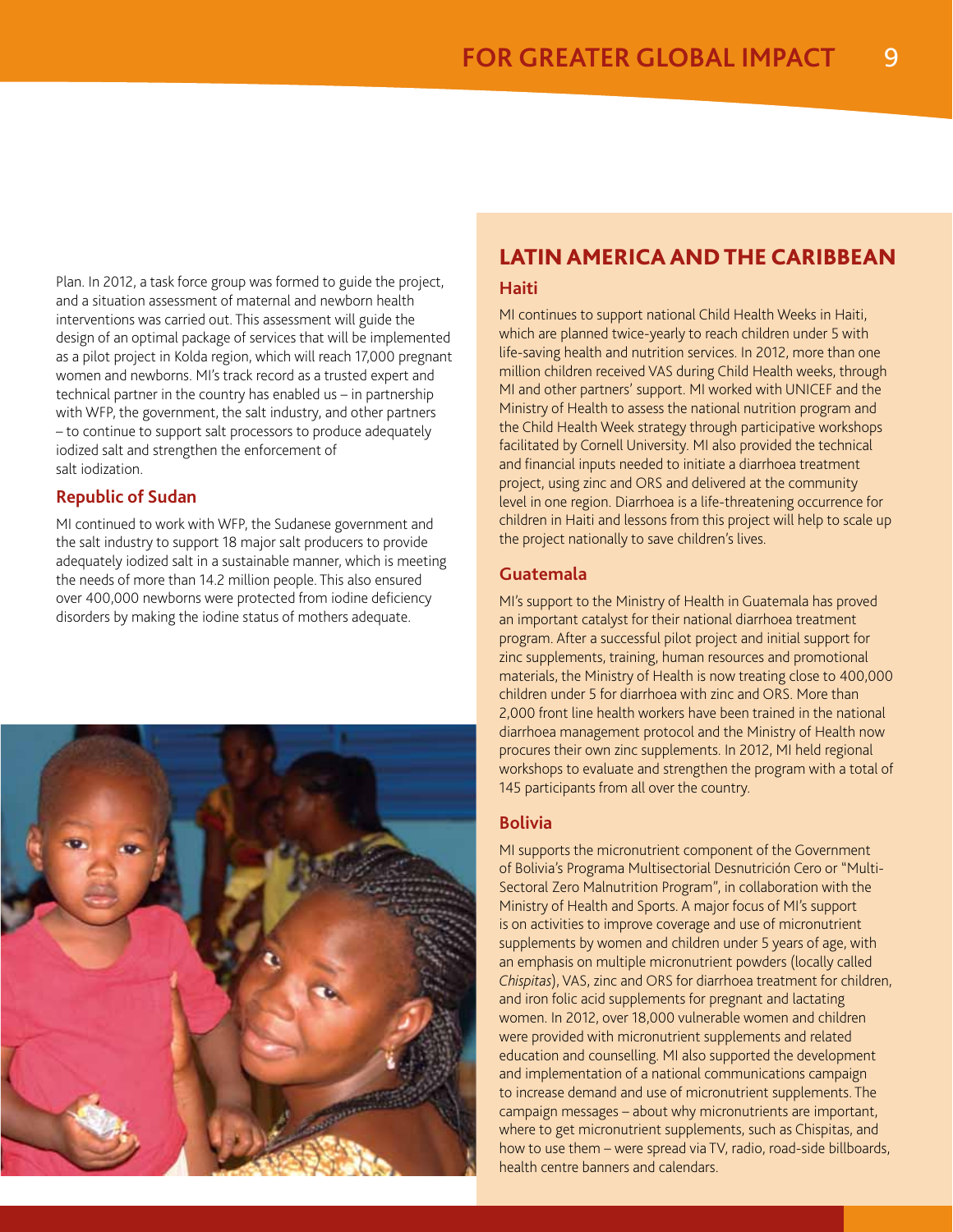## **Country Highlights**

## ASIA

#### **Afghanistan**

MI was responsible for the Food Fortification component of the National Inter-Sectoral Plan for nutrition, helping define roles for government and private sector. MI supplied the vitamin A supplements distributed to over 7 million Afghan children (98%) during a campaign. MI also helped ensure that over 50,000 episodes of childhood diarrhoea were treated with zinc and ORS. MI improved the supply chain management and monitoring system for micronutrient supplements for pregnant and lactating women in 15 provinces. To encourage and guide further program scaleup, MI worked with local NGOs to demonstrate how to generate demand for, and improve the supply and distribution of, multiple micronutrient powders to children (6-24 months), reaching over 8,000 in 4 remote districts.

#### **Bangladesh**

MI co-chaired the Nutrition Working Group and helped develop the action plan for Scaling Up Nutrition. MI ensured that 22.5 million children aged 6-59 months received two vitamin A doses, including children previously unreached in remote locations. MI continued work in two districts, demonstrating how the public sector can improve provision and strengthen demand for treatment of diarrhoea with zinc and ORS. MI's technical support to 200 micro- and small-sized salt processors enabled them to market adequately iodized salt, reaching 29 million people and protecting 600,000 newborns from iodine deficiency disorders. MI helped launch salt fortified with iron as well as iodine (double fortified salt) in late 2011; in the past year 1,800 metric tonnes (MT) were produced and distributed across the country, as consumer demand increased.

#### **India**

MI focused operational support on a few key States that serve high burden populations. MI's technical support to four State Governments improved the safe and effective supply and delivery of vitamin A supplements, with a particular emphasis on improving coverage in urban areas with poor health infrastructure, reaching 26.4 million children (9-59 months) with two doses. MI supported three States to scale up public sector provision of zinc and ORS for diarrhoea. Initial work in Bihar supported by Canada was expanded into 15 districts with CIFF support, training 50,000 (90%) relevant health staff, and leading to scale up by the State Government across the entire state, an additional 23 districts. As several States have decided to expand supplementation to adolescent girls with iron and folic acid, MI worked on a demonstration program in Chhattisgarh to draw lessons for wider application. MI also worked with approximately 350 small- and medium-scale salt processors to improve their capacity to produce

adequately iodized salt sufficient for 122 million people, helping to protect 1.7 million newborns from iodine deficiency disorders. MI undertook further research and development work on salt fortified with iron as well as iodine, now accepted as a national standard by the Government of India.

#### **Indonesia**

MI concentrated its work on VAS in high burden areas, and worked to demonstrate how zinc and ORS for diarrhoea treatment could be integrated into existing public health infrastructures in two districts. MI's work included demonstrating ways of improving not just coverage but adherence to antenatal supplementation by pregnant women in two districts with persistent high rates of anemia. MI continued working to institutionalize improvements to supplementation program management and monitoring overall. MI continued to support salt processors, NGOs, government, and others to further extend the availability of adequately iodized salt to 40 million people, while also helping salt farmers develop economically viable and sustainable business models.

#### **Nepal**

MI worked to strengthen supply chains, service delivery, monitoring and operations management for micronutrient supplementation through capacity building at national, district and sub-district levels. MI provided 55% of the national supply of vitamin A supplements (while the government provided the balance) and initiated a new strategy to improve coverage for infants (6-11 months) in three districts. MI also helped strengthen provision of zinc and ORS for diarrhoea treatment through public sector service providers in 30 districts. MI support to the national scale up of iron and folic acid supplements for pregnant women was expanded to 64 (of a total of 75) districts, and MI's technical advice helped the flour industry reach over 350,000 women of child bearing age with fortified wheat flour.

#### **Pakistan**

MI donated the vitamin A capsules for children (6-59 months) that were distributed in nationwide polio eradication campaigns, and worked on an innovative strategy in 22 low performing districts and urban slums to reach over one million children missed by the campaigns (improving coverage from 59% to 88%). MI helped the National Rural Support Program to integrate the use of multiple micronutrient powders into the complementary feeding of children aged 6-24 months (of whom one-third are anemic). MI continued work with government and salt processors to make adequately iodized salt available to 55 million people, protecting over one million newborns. MI also facilitated the formulation of multisectoral policy guidance notes in all provinces and worked on integrated provincial nutrition strategies.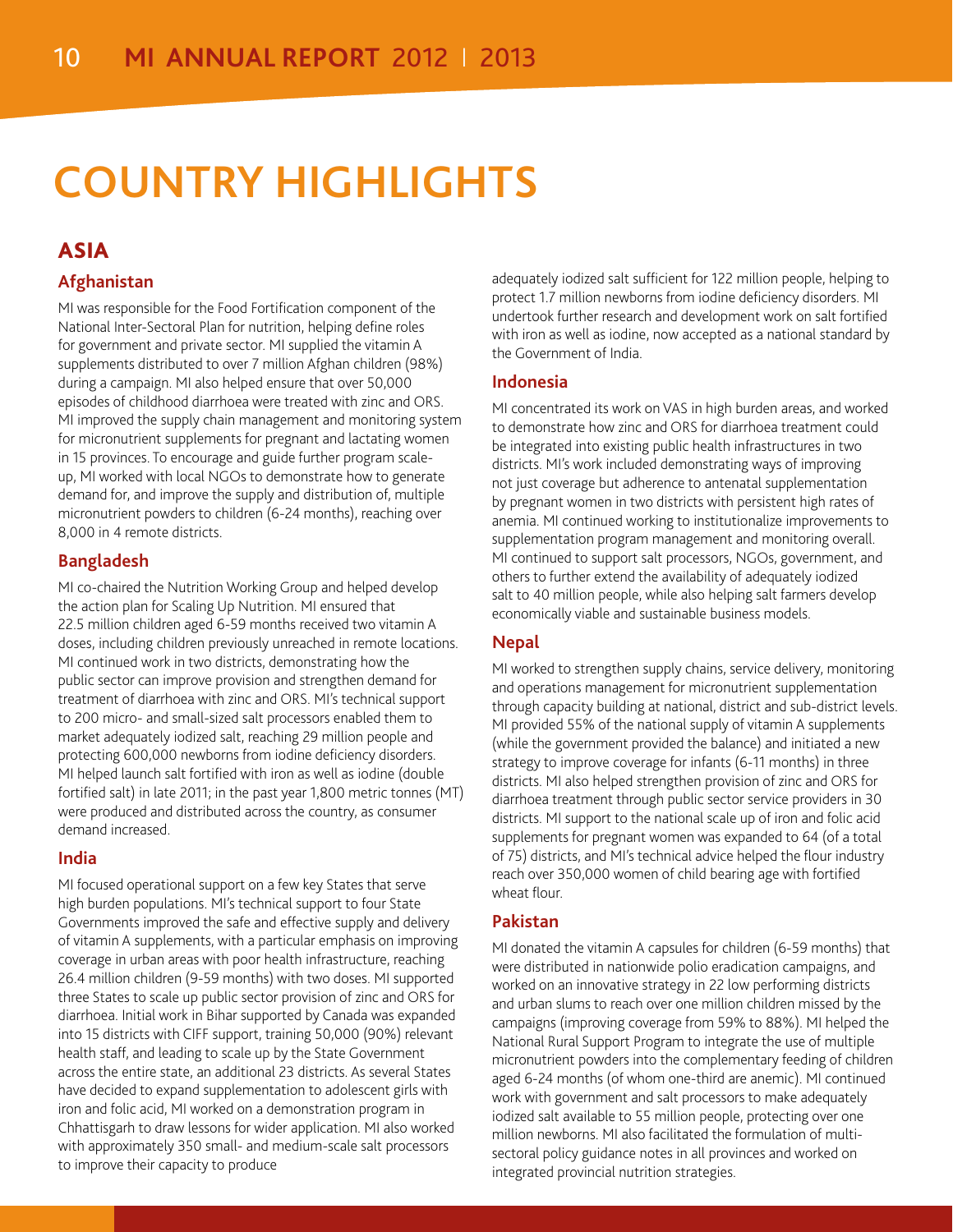## **excellent year for global nutrition**

## CHAMPIONS OF NUTRITION

Creating and adding to world-class scientific knowledge and evidence, providing technical assistance, supporting governments to create high quality national nutrition plans and mobilize domestic resources to implement these plans, creating new opportunities for the private sector to step into tackling undernutrition issues – these are the roads we travel to ensure that the immediate suffering and devastating longerterm consequences for children and, ultimately, countries, are not only understood, prevented and treated but also recognized and responded to by all governments as the single greatest cause of poverty. Some of our biggest challenges in improving women's and children's health lie not in the solutions but in political will. Our global impact undertakings are reflected in the work we have done in the past year to support the SUN Movement, as well as in our new and ongoing research to increase the global evidence base to ensure we design our programs to positively support countries when they commit to scaling up.

#### **Scaling Up Nutrition Movement at the UN General Assembly**

In September 2012, Canada, as a member of the Scaling Up Nutrition (SUN) Lead Group, showed ongoing leadership in nutrition by co-hosting the High-Level Meeting on Scaling up Nutrition during the 2012 United Nations General Assembly, which we not only participated but helped in the coordination and logistics of this second annual event. The meeting, which was also co-hosted by UN Secretary-General Ban Ki-moon and Dr. Anthony Lake, chairman of the SUN Lead Group and Executive Director of UNICEF, highlighted the growing global commitment to scale up nutrition and was marked by the SUN Lead Group's release of the 2012 SUN Progress Report. The coming-together of those involved in SUN impressed the political will behind prioritizing nutrition in development initiatives. MI's involvement in this global movement is best highlighted in our SUN video on our YouTube channel.

#### **Nutrition for Growth**

Political leaders showed further nutrition action in June 2013 during the UK-hosted *Nutrition for Growth: Beating Hunger through Business and Science* meeting. MI President Venkatesh Mannar, the only Canadian NGO representative participating at the event, publically pledged that MI will work to ramp up our own resources, capacity and impact. The political will shown resulted in a global agreement to better equip the world to beat undernutrition.

#### **Copenhagen Consensus**

Our expert contributions to international advisory committees keeps the importance of micronutrients on the development agenda. Micronutrient interventions were recognized in the past three Copenhagen Consensus reports, which look at the most cost effective ways to achieving the most good in the world. *Bundled micronutrient interventions to fight hunger and improve education* was the number one investment for the 2012 report; *micronutrient supplements for children (vitamin A and zinc*) was number one for the 2008 report; and *providing micronutrients* was ranked number two in 2004.



#### **The Lancet Series On Maternal and Child Nutrition**

The world has made great strides since the 2008 *Lancet Series on Maternal and Child Undernutrition*, which exposed not only the numbing fact that more than a third of child deaths are due to maternal and child undernutriton, but that we have proven and affordable solutions within grasp. *The Lancet* revisited this important topic in the first half of 2013 with a new series.

**"The need is great and the desire – from countries, donors, organizations, civil society and the private sector – is there to get the job done so that the next generation of children can grow and meet their full potential."**

While progress has been made, the agenda remains incomplete: poor nutrition causes 45% of deaths in children under five – nearly 3.1 million each year. Venkatesh Mannar co-authored Paper 4 "The Politics of Reducing Malnutrition: Building Commitment and Accelerating Impact." This important paper takes the current nutrition momentum that we see happening around the world and translates it into impact on the ground.

Momentum is exactly how we can wrap up our last year. It was a champion year for nutrition, and we will use that momentum for accelerating our global efforts into tomorrow and beyond.